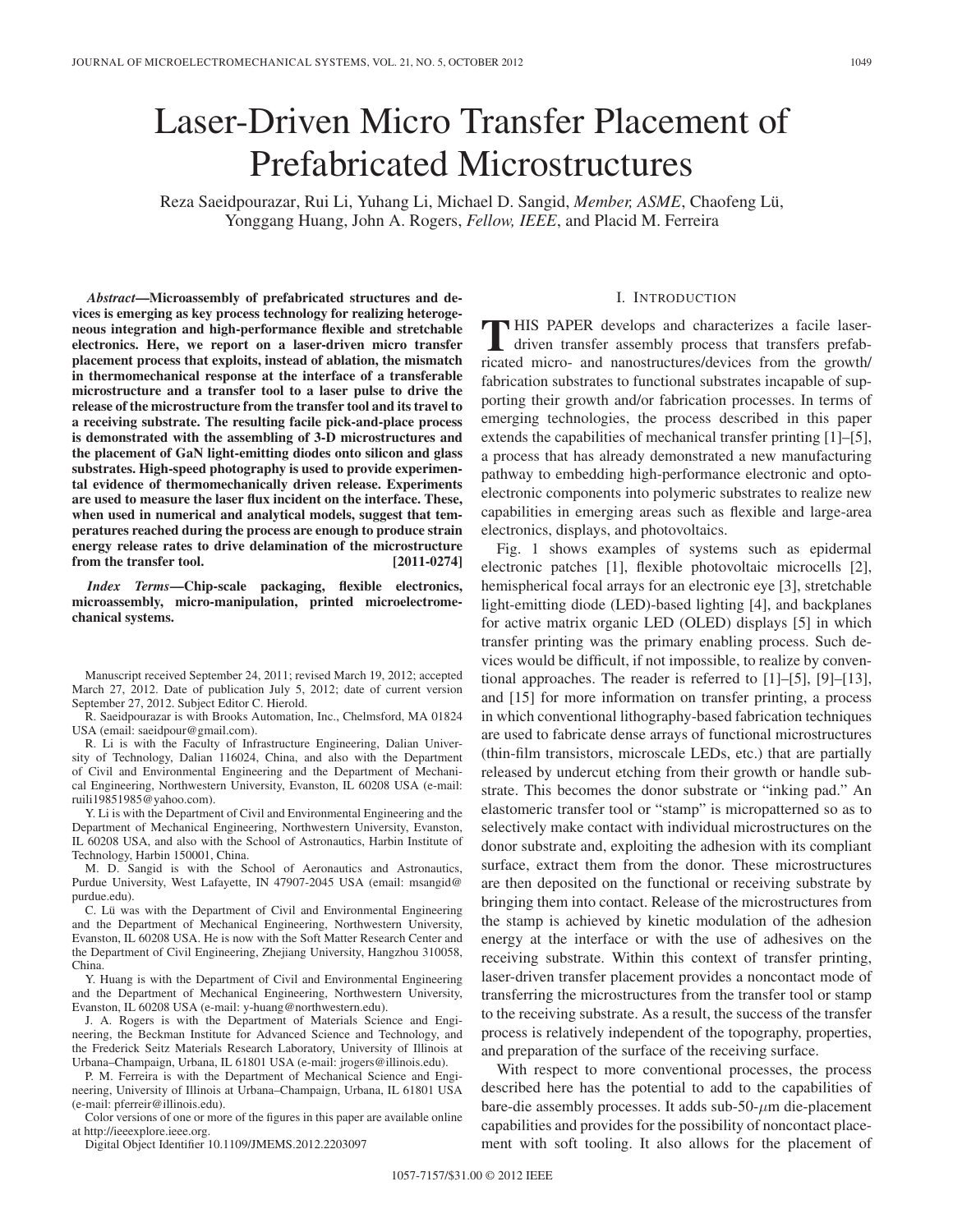

Fig. 1. Examples of devices made using transfer printing. (a) Epidermal patch for biomonitoring [1]. (b) Flexible ultrathin silicon solar microcells [2]. (c) Electronic eye camera [3]. (d) LEDs on a stretchable polymeric substrate [4]. (e) OLED display with transfer printed backplane [5].

microstructures and devices without attached handle substrate material. For this paper, we shall refer to the microstructures being transferred during this process as "chiplets" to indicate that, in general, we expect them to be smaller and thinner than a chip. The physical object that is used to pick up and deposit the chiplets will be referred to as the transfer tool. Finally, the growth/fabrication substrate from which the chiplets are extracted is called the donor substrate, and the functional substrate onto which it is deposited is called the receiving substrate.

Viewed from the perspective of laser-based processing technology (Wartena *et al.* [6] capture a portion of the vast diversity of laser-based processing in a succinct categorization of laser direct write (LDW) processing), the process that we develop in this paper belongs to the category of LDW addition and, more specifically, to what is referred to as laser-induced forward transfer (LIFT) or laser-driven release. This type of transfer process was first reported by Bohandy *et al.* [7]. LIFT-type processes have also been used to assemble or place prefabricated microstructures. Holmes and Saidam [8], calling the approach laser-driven release, used it for batch assembly in microelectromechanical systems (MEMS) fabrication.

Unlike all other variants of the LIFT process associated with transferring prefabricated microstructures, the process suggested here does not use laser ablation of a sacrificial layer at the interface of the transfer tool and the chiplet to drive the transfer. Instead, it exploits a mismatched thermomechanical response of the chiplet and the transfer tool to a laser pulse incident on the transfer-tool–chiplet interface to cause the delamination of the chiplet from the transfer tool and its transfer to the receiving substrate. This allows for a process that operates at lower temperatures, thus avoiding any damage to the functional chiplets. More importantly, because the transfer does not damage the transfer tool, it can be used multiple times, enabling a pick–place–repeat cycle. Like all the other LIFT processes described previously, this process uses a transfer tool that is transparent to the laser radiation being used. However, unlike the other LIFT processes, the transfer tool is made of soft patterned viscoelastic material [in this paper, polydimethylsiloxane (PDMS)]. Aside from providing the desired mismatch in thermomechanical response with commonly used semiconductor materials, patterned transfer tools of such materials also make it possible to directly and selectively pick up chiplets from donor substrates by using well-developed techniques from the Rogers laboratory [9]–[13]. This overcomes one of the major limitations of using LIFT-type printing processes for assembling microstructures, i.e., the transfer of the microstructures from the growth/fabrication substrate to the transfer tool or LIFT support substrate [14]. This process therefore combines the facile elegance of the transfer printing processes in transferring microstructures directly from their growth/fabrication substrates into functional substrates with the flexibility of the noncontact LIFT processes that are relatively independent of the surface properties and preparation of the functional substrate onto which they are transferred.

## II. LMTP

A good starting reference for the development of this process is the transfer printing process as described by Mietl *et al.* [15] which involves both the pickup of chiplets from a donor substrate and their printing onto a receiving substrate using an elastomeric transfer tool. The process proposed here also starts with an elastomeric transfer tool made of the same material (PDMS) and patterned with posts, to selectively engage with the desired pattern of chiplets on the donor substrate. The mechanism for pickup of chiplets is essentially the same as that in [9]–[13], relying on the strong van der Waal forces between PDMS and the chiplet to extract it from the donor substrate. Additionally, the release of the chiplet from the handle layer of the donor substrate by undercut etching during fabrication aids the extraction of the chiplet from the donor substrate. For placement, however, the transfer tool is brought close (between 3 and 10  $\mu$ m) to the receiving substrate onto which the chiplet is to be placed. A pulsed laser beam is focused on the interface of the transfer tool and the chiplet to release and drive it to the receiving substrate. The wavelength of the laser is chosen so that the transfer tool material is transparent, while the chiplet is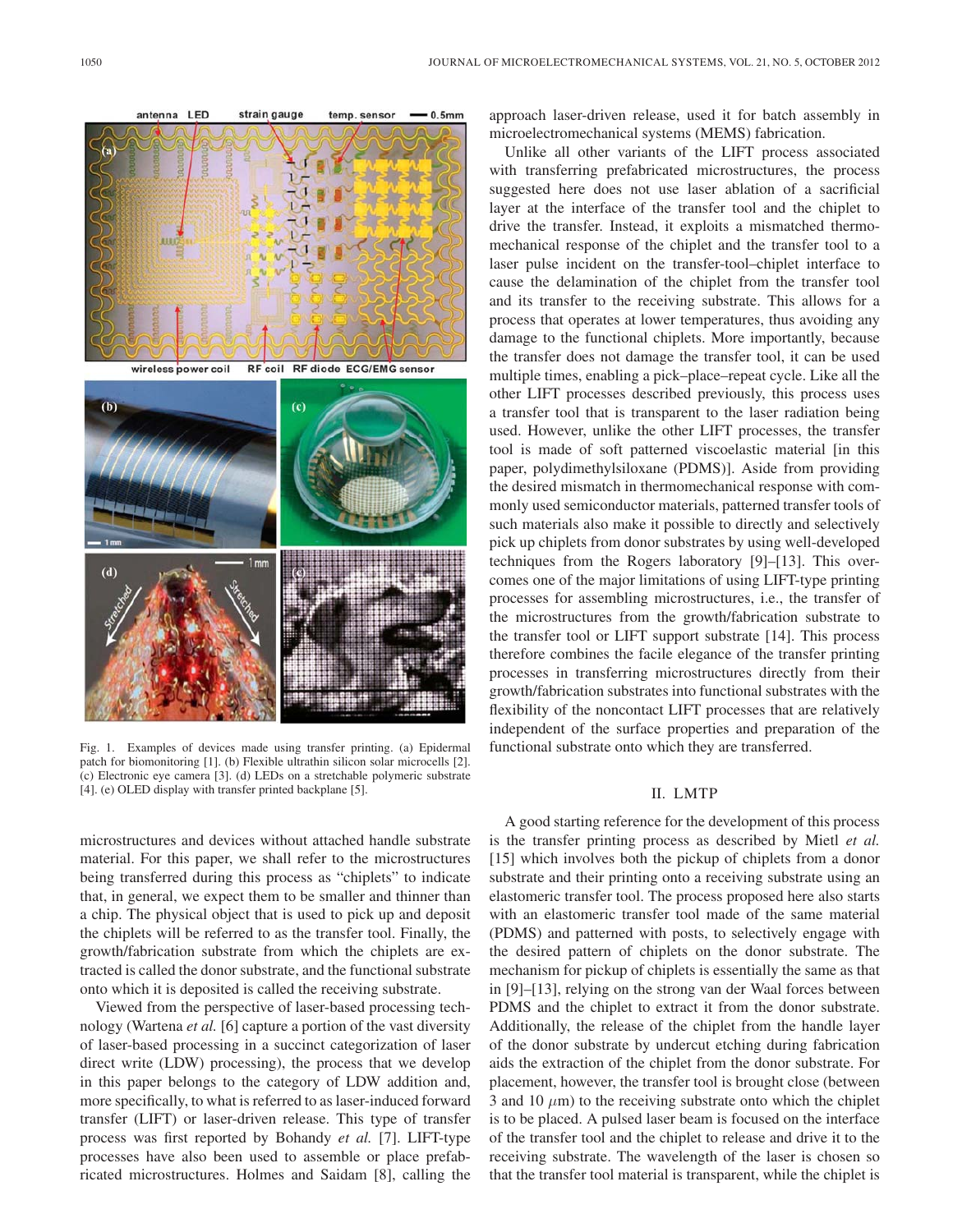

iver Substrate

Fig. 2. Schematic of the laser transfer placement steps. (1) PDMS transfer tool is aligned with the donor substrate to pick up chiplets. (2) Chiplet is transferred to tool. (3) Transfer tool is aligned to a receiving substrate, and a laser pulse is used to heat up the chiplet–tool interface. (4) Chiplet is transferred to the receiving substrate.



Fig. 3. Schematic depiction and photograph of the LMTP placement head. The laser beam is brought into the head by an optical fiber, bent and focused on the chiplet–tool interface. A dichroic mirror allows for the monitoring of the process with a high-speed camera positioned above the transfer tool.

more absorbing it. Fig. 2 shows a schematic of this noncontact laser-driven micro transfer placement (LMTP) process.

To realize this process, an LMTP placement head is assembled around an electronically pulsed 30-W 805-nm laser diode with a minimum pulsewidth of 1 ms. The laser is coupled into the system through a  $250-\mu m$  core optical fiber. At the end of the fiber are a 4-mm-diameter collimator and a focusing lens with a 30-mm focal distance to focus the laser beam on a circular area with a diameter of approximately 400–800  $\mu$ m. Fig. 3 shows a schematic and a photograph of the LMTP placement head. The laser beam is brought in through the side of the placement head, bent 90◦ by a dichroic mirror and focused onto the surface of a post (typically,  $200 \mu m \times 200 \mu m$ ) and 100  $\mu$ m tall) patterned on the PDMS transfer tool. An objective directly above the transfer tool along with a chargecoupled device camera and suitable optics allows observation of the process with a pixel resolution of 1  $\mu$ m.

The laser placement head is tested by using a 2 mm  $\times$  2 mm 1-mm-thick PDMS transfer tool with a 200  $\mu$ m × 200  $\mu$ m  $100$ -μm-tall post patterned on it. The transfer tool is mounted onto a glass backing. For the chiplets, a donor substrate is fabricated using conventional fabrication processes [15] to obtain anchored, but undercut,  $100 \mu m \times 100 \mu m \times 3 \mu m$ single-crystal silicon (SCS) squares. An automated placement machine is constructed by integrating a programmable

computer-controlled xyz positioning stage, with the placement head, high-resolution optics, and vacuum chucks for the donor and receiving substrates. As shown in the process schematic in Fig. 2, the stage moves and locates the transfer tool to enable the pickup of a single chiplet. The stage is then moved to locate the chiplet directly above a receiving (for example, in Fig. 4(a), an RC1 cleaned patterned silicon substrate with  $50-\mu m$  gold traces) substrate at a distance of 10  $\mu$ m from it. The laser pulse time was set to 2 ms, and the laser power was gradually increased until delamination was observed. Fig. 4(a) shows the results of this placement experiment.

A second feasibility test is conducted to demonstrate the construction of 3-D assemblies using the LMTP process. Here, a three-layer pyramid of the same 100  $\mu$ m  $\times$  100  $\mu$ m  $\times$  3  $\mu$ m silicon squares, shown in Fig. 4(b), is constructed. In a third test, simulating the placement of microstructures into other functional structures, the same square silicon chip is placed onto an atomic force microscope cantilever, something that would be difficult to achieve with other processes. Finally, Fig. 4(d) shows a 320-nm-thick silicon chip placed onto the structured surface. This verifies the claim that the process is independent of the properties of the receiving substrate and demonstrates the ability of the process to place ultrathin microstructures.

Transfer placement of an InGaN-based  $\mu$ -LED onto a chemical vapor deposition (CVD)-grown polycrystalline diamond on a silicon substrate is shown in Fig. 5. These InGaN-based  $\mu$ -LEDs consist of epitaxial layers on a (111) silicon wafer. The active device layers consist of p-type GaN layer (110 nm of GaN:Mg), multiple quantum well  $(5 \times InGaN/GaN:Si$  of 3 nm/ 10 nm), and n-type layer (1700 nm of GaN:Si). Metal layers of Ti/Al/Mo/Au (15 nm/60 nm/20 nm/100 nm) and Ni/Au (10 nm/10 nm) are deposited and annealed in optimized conditions to form ohmic contacts to n-GaN and p-GaN, respectively. These LEDs are placed on the receiving substrate by using a single 1-ms laser pulse. Fig. 5(a) shows an InGaN-based  $\mu$ -LED placed on a structured silicon substrate, while Fig. 5(b) shows a schematic of the stacks of the InGaN-based  $\mu$ -LED. Fig. 5(c) shows that  $\mu$ -LED is functional after having been placed on a silicon substrate coated with a CVD-grown polycrystalline diamond film.

## III. LMTP MECHANISM AND EXPERIMENTAL OBSERVATIONS

We have previously claimed that the primary phenomenon driving the LMTP process is not ablation but, instead, the mismatched thermomechanical responses of the transfer tool and the chiplet which causes the delamination of the chiplet from the transfer tool and its transfer to the receiving substrate. In this section, we describe the mechanism by which the chiplet is delaminated from the transfer tool and transferred to the receiving substrate and provide high-speed photography evidence in support of this mechanism.

Since a PDMS transfer tool is transparent in the near-infrared (IR) range, the laser radiation is transmitted through it and is incident on the chiplet which absorbs some fraction of the incident laser energy and, as a result, heats up. The chiplet,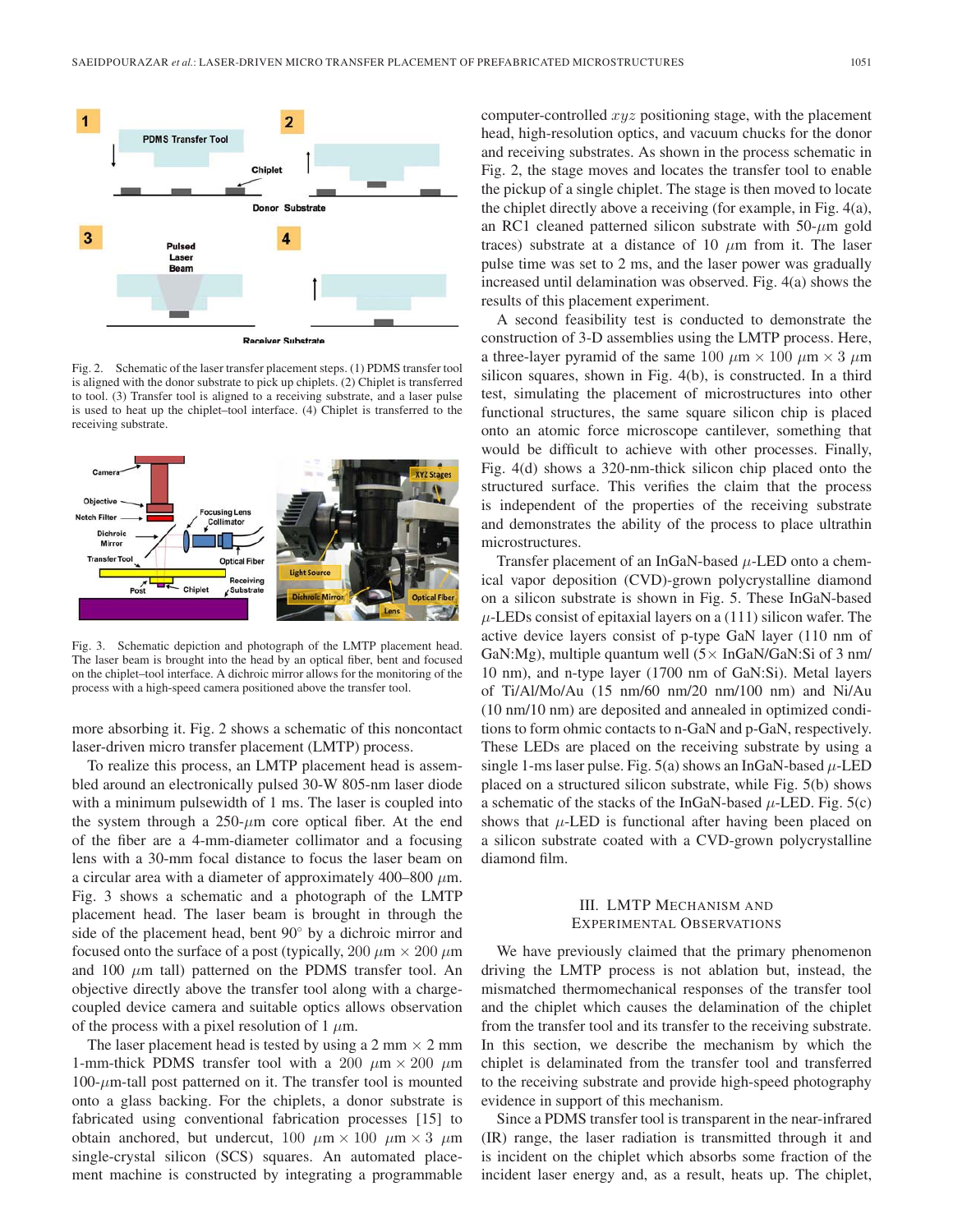

Fig. 4. Micrographs of examples of placement using the LMTP process. (a) 100  $\mu$ m  $\times$  100  $\mu$ m  $\times$  3  $\mu$ m silicon squares placed between metallic traces on a silicon wafer. (b) Three-dimensional pyramid built with the same silicon squares. (c) Silicon square placed on a silicon cantilever. (d) 100  $\mu$ m × 100  $\mu$ m ×  $0.32 \mu$ m ultrathin Si square placed onto a structured substrate.



Fig. 5. Placement of InGaN-based  $\mu$ -LEDs. (a) InGaN-based  $\mu$ -LED placed onto a structured silicon substrate. (b) Schematic stacks of the InGaN-based  $\mu$ -LED. (c) Functioning  $\mu$ -LED placed on a CVD-grown polycrystalline diamond on silicon substrate.

in turn, acts as a heat source for the PDMS transfer tool, conducting heat across the tool–chiplet interface to raise the temperature of the PDMS in the vicinity of the interface. The rise of temperature in the PDMS and chiplet leads to thermal expansions in both. This, due to the considerable difference in the coefficients of thermal expansion for the two materials (310 ppm/ $\rm{°C}$  [16] for PDMS and 2.6 ppm/ $\rm{°C}$  for silicon [17]) and the restriction placed on their free expansion by the contact interface between them, must be accommodated by bending (or the formation of a curvature) in the PDMS–silicon composite. This stresses the interface, and when the energy release rate due to delamination at the interface exceeds the work of adhesion of the interface, the chiplet is released from the transfer tool. The increase in bending strain (and, hence, bending strain energy difference between the transfer tool and the chiplet) from the center of the chiplet to its boundaries and the stress concentration at the discontinuity caused by its boundary suggest that the delamination by this proposed mechanism will start at the outside boundary/corner of the chiplet and progress inward toward its center. This predicted inward propagation of the delamination front is in remarkable contrast to the outward propagation that is observed when ablation of a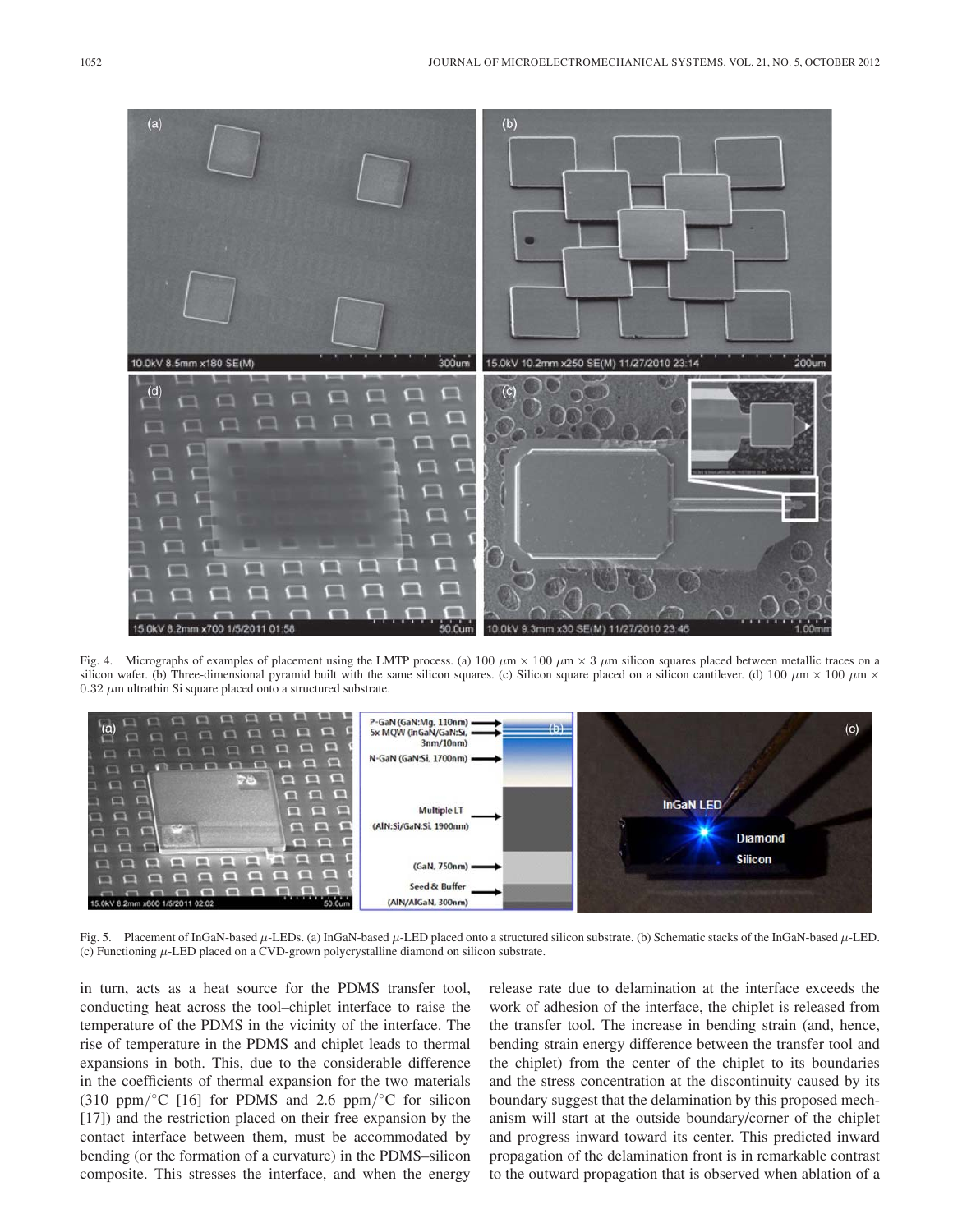

Fig. 6. Frames from a high-speed film showing (a) the delamination process that starts at the corners (frame 2) and progresses toward the center resulting in the 100- $\mu$ m Si chiplet leaving the transfer tool and (b) a partial delamination event in which the delamination front begins moving toward the center from the corners before reversing directions. The chiplet remains adhered to the transfer tool. (a) Complete delamination. (b) Incomplete delamination.

sacrificial layer or the transfer tool material is the mechanism driving the delamination and ejection of the microstructure (see [18]).

To observe the previously suggested delamination mechanism, the placement machine's high-resolution camera was replaced with a high-speed camera (Phantom v7.3). Preliminary tests indicated that the illumination produced by the laser pulse was sufficient to produce adequate contrast in the image frames of the camera at speeds up to around 2500 fps. Fig. 6(a) shows four frames recorded when working with the laser set to produce a flux of 10 W for an interval of 0.004 s at the transfer-tool–chiplet interface. In the frame taken at 2.5 ms after the start of the laser pulse, the delamination process can be clearly observed to have started at the corners of the chiplet and progressed some distance inward. By 3 ms, the chiplet has released from the transfer tool and moved out of focus of the camera (i.e., transferred onto the substrate by 3.5 ms). To better observe the progress of the delamination front, the laser power was gradually decreased to a point where there is not enough strain energy release to drive the delamination to completion. Fig. 6(b) shows a situation, observed at a laser power flux of 8 W for 0.004 s, where the delamination front is seen to develop at the corners and propagate inward toward the center of the chiplet but then retract back to the edges and corners, suggesting insufficient strain energy release to complete the delamination of the chiplet from the transfer tool. The transfer tools used in the process were observed under a microscope before and after placement. For the placement conditions described in the aforementioned experiments, no damage could be visually observed. Also, the same transfer tool was used for multiple placement experiments, and no change in placement (pickup or depositing) was observed.

The observations of the initiation of the delamination front at the outside edges of the chiplet and its propagation toward the center, along with the fact that the transfer tool is not damaged and can be used repeatedly for pickup and placement operations, suggest a thermomechanical phenomenon rather than the ablation of the polymeric transfer tool material at the interface.



Fig. 7. Laser energy incident on the chiplet is measured by the difference in energy arriving at a calibrated photodiode with and without the chiplet present on the transfer tool.

## IV. THERMOMECHANICAL FRACTURE MECHANICS MODEL FOR LMTP

To verify the plausibility of the mechanism proposed, we measure the amount of radiation absorbed by the chiplet during a typical laser pulse that is used for placement. We then use this as the input for a numerical model to determine the temperature of the chiplet and the transfer tool at, and around, the tool–chiplet interface. This is used in an analytical model to compute if it leads to an energy release rate at the transfertool–chiplet interface that exceeds the work of adhesion between the materials of chiplet and the transfer tools. Finally, a scaling law for delamination of the chiplet from the transfer tool is established, which governs the critical time for delamination.

To measure the heat flux available in a laser pulse used for delamination, the receiving substrate is replaced with a photodiode power meter (Thorlabs S142C), as shown in Fig. 7. The rest of the setup is maintained exactly the same, as originally shown in Fig. 3. The laser beam travels through the optical fiber, collimator, and focusing lens, and the dichroic mirror reflects the focused laser beam to the chiplet (100  $\mu$ m × 100  $\mu$ m ×  $3 \mu$ m silicon chip). Part of the laser beam energy that is incident on the chiplet is absorbed by it, and the rest is reflected away by its surface. The remaining energy in the beam passes around the chiplet (with some fraction transmitted through the  $3-\mu m$ thickness of the chiplet) and is captured by the photodiode power meter. This power meter is chosen to have a very fast response time  $( $200 \text{ ns}$ ) compared to the laser pulsewidth$ (4 ms), high optical power range (5  $\mu$ W–5 W) to withstand the intensity of the beam, high resolution (1 nW), and large aperture  $(Ø12 \text{ mm})$  to be able to easily capture the entire laser beam. The photodiode power signal is then translated to laser power utilizing a precalibrated reader (Thorlabs PM100D). A data acquisition card captures the analog output of the calibrated reader at a sampling rate of 40 kHz and stores it on a PC for subsequent analysis.

This experiment is performed in two steps. In the first stage, the chiplet is loaded on the transfer tool and subjected to a 4-ms laser pulse with intensity just below that needed to produce delamination. The photodiode power meter measures the energy in the laser pulse that passes around and through the chiplet. In the second step of this measurement, the chiplet is removed from the transfer tool, and the same 4-ms laser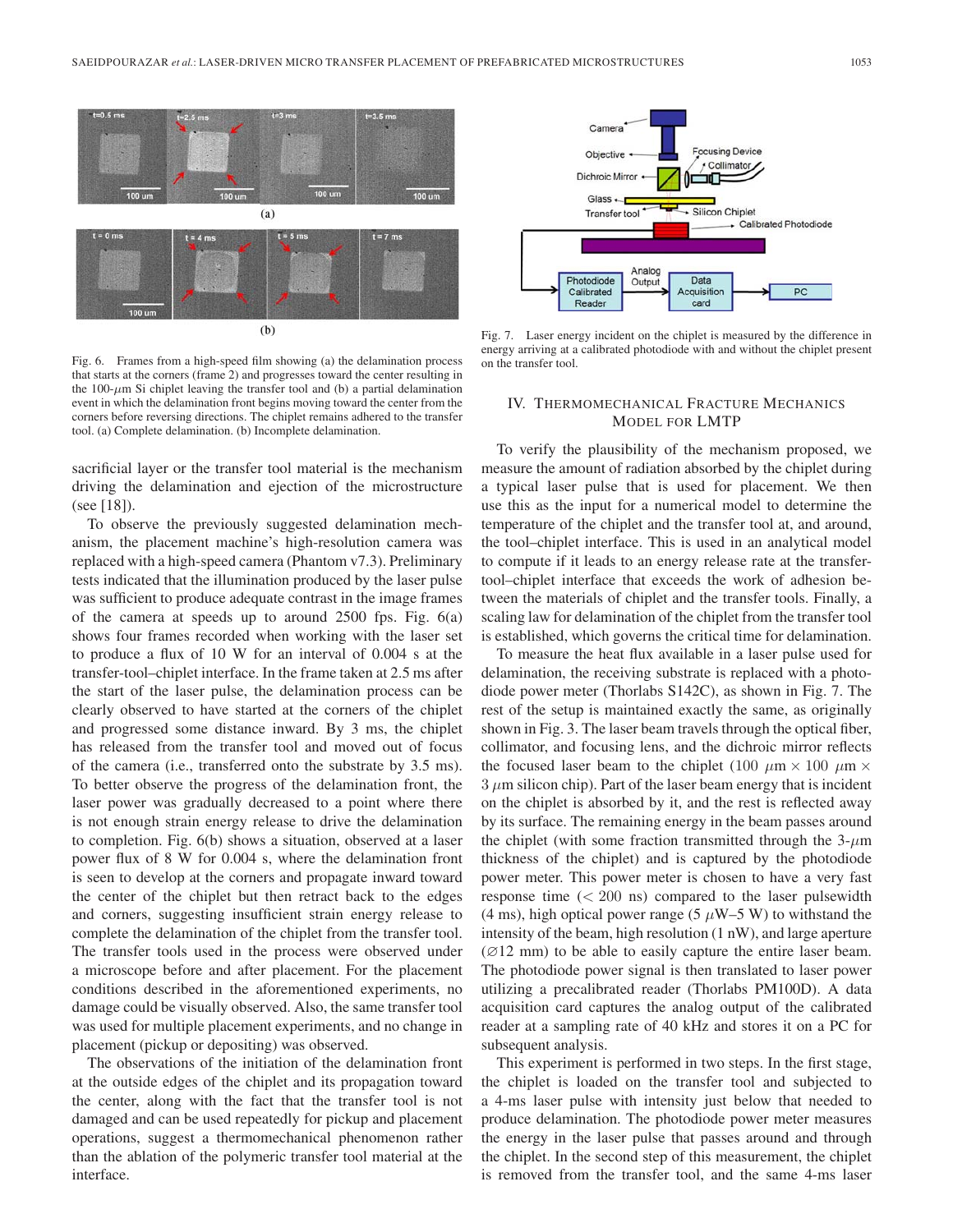

Fig. 8. Power measurements with the chiplet on the transfer tool for a single 4-ms-long laser pulse.



Fig. 9. Power measurement with no chiplet on the transfer tool for a single 4-ms-long laser pulse.

pulse is sent to the transfer tool with the photodiode power meter measuring the energy in the laser pulse that emerges out from the transfer tool. The difference between these two measurements is the energy in the pulse that is absorbed or reflected away by the chiplet.

Figs. 8 and 9 show the power meter measurements with and without the chiplet on the transfer tool, respectively. As shown in Fig. 8, the photodiode power meter receives 0.00895 J during a 4-ms laser pulse with the chiplet loaded on the transfer tool, and as shown in Fig. 9, it receives 0.00917 J for the identical laser pulse when there is no chiplet loaded on the transfer tool. Therefore, the incident energy to the silicon chiplet during a 4-ms laser pulse is 0.224 mJ, the difference between these two values. With a reflectivity of 0.328 for polished silicon [19], the energy absorbed by the silicon chiplet is 0.151 mJ. This energy heats up the chiplet and the PDMS of the transfer tool across the contact interface to drive the delamination.

A finite element model [20] is used in the transient heat transfer analysis to determine the temperature field. The top surface of the glass backing layer of the transfer tool is fixed, and the top surface of the silicon chiplet is constrained to move with the bottom surface of the post on the PDMS transfer tool. Other surfaces in this model are free to move, with the air



Fig. 10. (a) Finite element model of the transfer placement system. (b) Temperature distribution in the post and attached chiplet at 1.8 ms. (c) Energy release rate distribution with time. (d) Temperature distribution along the transfer-tool–chiplet interface.

cooling boundary conditions and the coefficient of natural convection of 25 W · m<sup>-2</sup> · K<sup>-1</sup> [21]. Other material parameters, including specific heat, heat conductivity, coefficient of thermal expansion, mass density, elastic modulus, and Poisson's ratio, are given explicitly in Section IV. As has been explained earlier, the silicon chiplet absorbs part of the incident laser energy and behaves as a heat source and, as indicated by our experimental measurements, inputs 0.151 mJ of energy over a 4-ms interval, i.e., 0.0376 W of power, at the transfer-tool–chiplet interface. Finite element analysis (FEA) is performed for a 4-ms interval of time. An axisymmetric model is used, and hence, the equivalent radius of the silicon chiplet is 56  $\mu$ m with the same in-plane area as the 100  $\mu$ m  $\times$  100  $\mu$ m square chiplet.

Fig. 10(a) and (b) shows the temperature distribution in the cross section cut along the center line of the chiplet at 1.8 ms. It reaches the maximum in the silicon and decreases rapidly in the PDMS because of the high and low coefficients of thermal conductivity for silicon and PDMS, respectively. At the time of 1.8 ms, the delamination starts because the finite element model for the thermomechanical fracture analysis gives the energy release rate [Fig.  $10(c)$ ] reaching the work of adhesion of  $0.15$  J/m<sup>2</sup> for silicon–PDMS interface reported in the literature [22]. The FEA also shows that the silicon chiplet undergoes much smaller deformation than the PDMS. This is because the coefficient of thermal expansion for silicon (2.6  $\times$  $10^{-6}$  K<sup>-1</sup>[17]) is two orders of magnitude smaller than that of PDMS  $(3.1 \times 10^{-4} \text{ K}^{-1}[16])$ . This thermal mismatch provides the driving force for the delamination process. Fig. 10(d) shows an almost uniform temperature in the chiplet but a sharp drop to room temperature immediately outside the chiplet (because of the low thermal conductivity of PDMS).

An analytical model is developed to establish a scaling law governing the delamination of silicon chiplet from the PDMS post. For simplicity, an axisymmetric model is adopted for the system of the PDMS post and silicon chip (Fig. 11), where  $r_{\text{silicon}} = 56 \ \mu \text{m}$  is the equivalent radius for the square silicon chiplet by enforcing the same in-plane area and  $h_{\text{silicon}} = 3 \,\mu\text{m}$ is the thickness of the silicon chip. The heat source is modeled as a disk with a radius  $r<sub>silicon</sub>$  and total heat generation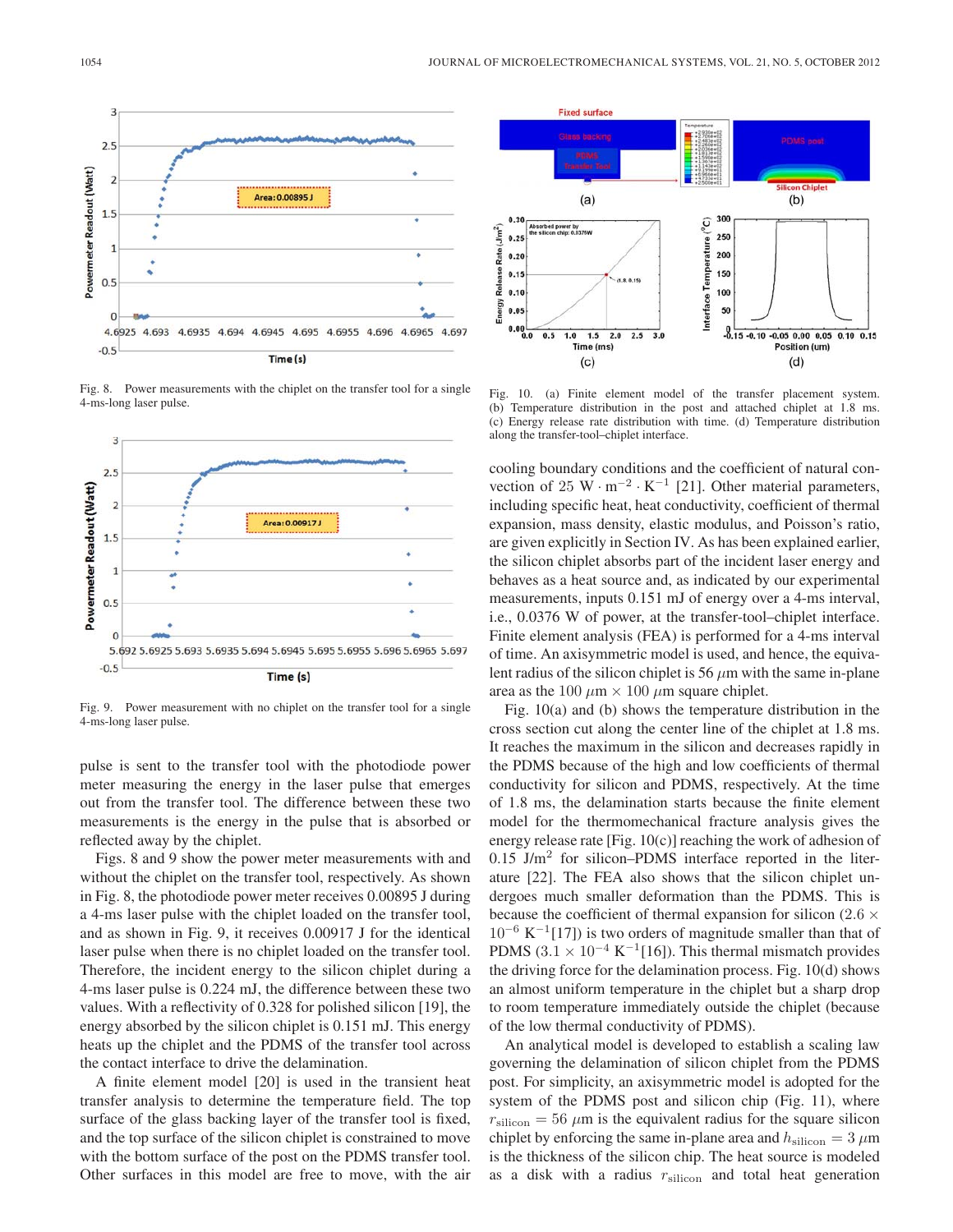the same as that absorbed by the silicon chip. The PDMS is modeled as a semi-infinite solid. Hankel transform and Fourier cosine transform are applied in the radial and axial directions, respectively, to solve the transient heat conduction equation. The temperature distribution is obtained from the transient heat conduction equation  $(\partial^2 \Delta T_{\rm PDMS}/\partial r^2)$  +  $(1/r)(\partial \Delta T_{\rm PDMS}/\partial r)+(\partial^2 \Delta T_{\rm PDMS}/\partial z^2)=(c_{\rm PDMS}\rho_{\rm PDMS}/r)$  $\lambda_{\text{PDMS}}$ )(∂ $\Delta T_{\text{PDMS}}/\partial t$ ) in cylindrical coordinates  $(r, z)$  with the initial condition  $\Delta T_{\rm PDMS}|_{t=0} = 0$ , where  $\Delta T_{\rm PDMS}$  is the temperature rise in PDMS from the ambient temperature and  $c_{\text{PDMS}} = 1460 \text{ J} \cdot \text{kg}^{-1} \cdot \text{K}^{-1}$ ,  $\rho_{\text{PDMS}} = 970 \text{ kg} \cdot \text{m}^{-3}$ , and  $\lambda_{\text{PDMS}} = 0.15 \text{ W} \cdot \text{m}^{-1} \cdot \text{K}^{-1}$  are the specific heat, mass density, and heat conductivity of PDMS, respectively [16]. The full temperature distribution  $\Delta T_{\rm PDMS}$  then induces a nonuniform field of thermal strain  $\alpha_{\rm PDMS}\Delta T_{\rm PDMS}$  in PDMS via its coefficient of thermal expansion  $\alpha_{\text{PDMS}}$ . The thermal strain in the silicon chiplet is negligibly small since its coefficient of thermal expansion is two orders of magnitude smaller than that of PDMS. For an interface crack between the PDMS and silicon chiplet, its energy release rate G subject to the nonuniform field of thermal strain (misfit strain)  $\alpha_{\rm PDMS}\Delta T_{\rm PDMS}$  is then obtained analytically by the integration of its Green's function for a point dilatation [23]. Once the energy release rate G reaches the work of adhesion  $\gamma$ of the transfer-tool–chiplet interface, i.e.,  $G = \gamma$ , the interface delaminates, which gives the absorbed laser power  $P$  of the silicon chip as a function of critical time  $t$  for delamination

$$
\frac{P\alpha_{\text{PDMS}}}{\lambda_{\text{PDMS}}} \sqrt{\frac{\mu_{\text{PDMS}}}{r_{\text{silicon}}\gamma}} = f\left(\frac{\lambda_{\text{PDMS}}t}{c_{\text{PDMS}}\rho_{\text{PDMS}}r_{\text{silicon}}^2}, \frac{c_{\text{silicon}}\rho_{\text{silicon}}h_{\text{silicon}}}{c_{\text{PDMS}}\rho_{\text{PDMS}}r_{\text{silicon}}}\right) \quad (1)
$$

where  $\alpha_{\rm PDMS} = 3.1 \times 10^{-4} \text{ K}^{-1}$ ,  $\mu_{\rm PDMS} = 0.67 \text{ MPa}$  is the shear modulus of PDMS, and  $c_{\text{silicon}} = 708 \text{ J} \cdot \text{kg}^{-1} \cdot \text{K}^{-1}$ and  $\rho_{\text{silicon}} = 2300 \text{ kg} \cdot \text{m}^{-3}$  are the specific heat and mass density of the silicon chip, respectively [16], [24]. This suggests that the normalized absorbed laser power  $(P\alpha_{\rm PDMS}/P)$  $(\lambda_{\rm PDMS})\sqrt{\mu_{\rm PDMS}/(r_{\rm silicon}\gamma)}$  depends on the normalized critical time for delamination  $\lambda_{\text{PDMS}} t / (c_{\text{PDMS}} \rho_{\text{PDMS}} r_{\text{silicon}}^2)$  via a single nondimensional combination of the specific heat and mass density of silicon and PDMS and the aspect ratio of the silicon chiplet  $c_{\text{silicon}}\rho_{\text{silicon}}/(\varepsilon_{\text{PDMS}}\rho_{\text{PDMS}}r_{\text{silicon}})$ . The function  $f$  in (1) is obtained analytically and involves a number of integrals that have to be evaluated numerically to produce the curve shown in Fig. 12 with  $c_{\text{silicon}}\rho_{\text{silicon}}/(\text{cp}_\text{DMS}\rho_{\text{PDMS}}r_{\text{silicon}})=0.0616$  for the situation being modeled. The analytical approach for establishing  $(1)$  and the function f will be published elsewhere. For the situation reported in the experiment,  $P = 0.0376$  W was used in the FEA, which gave the critical time for delamination to be 1.8 ms. This is indicated by the circular red dot on the graph, agreeing well with the analytical model's prediction.

To further verify the scaling law, an experiment was conducted in which the pulse time was kept constant and the laser power was gradually increased until delamination occurred. The incident power of the silicon chip corresponding to these



20 15

conditions was measured as previously described at the beginning of this section (see Fig. 7). In this manner, the incident power necessary for complete delamination was obtained for pulsewidths ranging from 1 to 4 ms. Taking the pulsewidth as a rough approximation of the start of delamination (in fact, this would be a slight overestimation of delamination time, because when complete delamination occurred, it typically occurred within a 0.5-ms interval), the black squares are plotted on the graph in Fig. 12. For pulsewidths of 1, 2, 3, and 4 ms, the corresponding absorbed laser powers by the silicon chip in the experiments were 0.0672, 0.0403, 0.0269, and 0.0222 W, respectively. These suggest that the experimentally observed delamination times agree well with the scaling law obtained from the analytical model.

#### V. CONCLUSION AND DISCUSSION

We have focused a millisecond laser pulse from a near-IR diode laser with power in the tens of watts at the interface between a transparent transfer tool (of PDMS) and absorbing microstructures (of SCS, GaAs, and GaN) or chiplets that have a difference of about two orders of magnitude in the coefficient of thermal expansion. The strain energy release rate generated at the transfer-tool–chiplet interface is sufficient to overcome the work of adhesion at the interface and, therefore, results in the release and transfer of the microstructure from the transfer tool to a nearby receiving substrate. We have provided highspeed photography evidence that clearly shows the delamination process as resulting from the elastic mismatch strain when the temperature of the transfer-tool/chiplet system is raised.



Fig. 11. Analytic model for delamination of transfer-tool–chiplet interface.

with 0.0376W of po

25 30 35

 $\lambda$ 

 $\mu_{\rm{pons}}$ 

 $(\gamma = 0.15 \text{ J/m}^2)$ ٠

Analytical model FEA model Experiment results  $\frac{c_{\text{silicon}}\rho_{\text{silicon}}h_{\text{silicon}}}{\rho_{\text{silicon}}}$  = 0.0616

> 40 45

 $0.20$ 

 $0.15$ 

 $0.10$ 

0.05

 $0.00_{10}$ 

 $\lambda_{\text{PDMS}}t$ 

 $c_{\text{PDMS}} \rho_{\text{PDMS}} r_{\text{sil}}^2$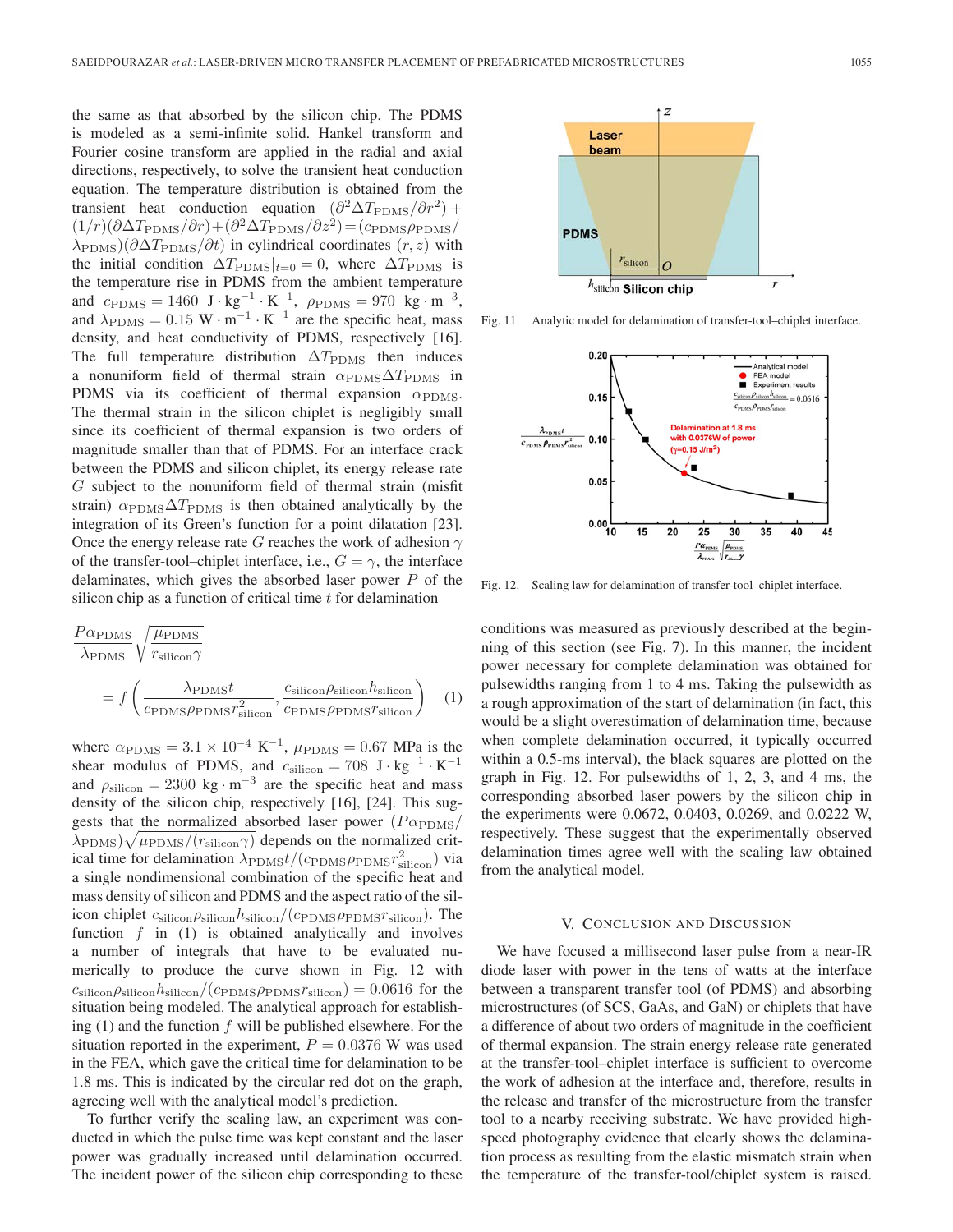Measurements of IR flux incident on the chiplet, coupled with analytical and numerical models, further validate our approach.

Because the transfer tool is not damaged during this process, it is possible to use this as the basis of a simple pick-andplace assembly process for assembling 3-D microstructures that cannot easily be fabricated by other processes, as well as for printing functional microstructures into different substrates to enable emerging technologies such as flexible and stretchable electronics. This ability to transfer microstructures from a PDMS transfer tool to different receiving substrates has been integrated into a placement machine by creating a laser placement head and installing it into a computer-controlled positioning stage. The full placement cycle, i.e. extracting microstructures from the growth/fabrication substrate and assembling them on a receiving substrate, has been successfully implemented and demonstrated for a number of cases where such transfer placement would be difficult, if not impossible.

One challenge in laser-driven transfer placement is to reduce the temperatures at which delamination and transfer occur. Increasing the laser power increases strain energy release rate and facilitates delamination at the transfer-tool-chiplet interface. However, it also increases the temperatures of the chiplet and the transfer tool. The analytical and numerical models in Section IV suggest that the effective methods to reduce the transfer tool temperature include increasing the elastic modulus, coefficients of thermal expansion and thermal conductivity, specific heat, mass density, and thickness of the chiplet. Decreasing the specific heat and mass density of the transfer tool material also helps to reduce the temperatures reached during the process.

Work remains to be done in further modeling the process to be able to more accurately characterize its dynamics. Predictive models that help select appropriate process parameters for given chiplet materials and geometries are necessary. A proper characterization of the process domain along with tool development to address issues such as accuracy, rates, and yield is necessary. Also, important process parameters need to be identified, and their effect on the process needs to be quantified. For example, the precision in placement is dependent on a number of setup factors such as precise centering of the beam on the chiplet. It is also dependent on process variables, the standoff distance of the transfer tool from the receiving substrate being one of them. In initial experiments, to characterize this dependence, placement was performed at the lowest energy for reliable delamination (4-ms pulses with the current setting adjusted to produce 2.5 W at the transfer tool and the same 100  $\mu$ m × 100  $\mu$ m × 3  $\mu$ m Si chiplets) with different standoff heights onto a substrate patterned with fiducials. First, the transfer tool, loaded with a chiplet, is brought close to the substrate and aligned to the fiducials on the substrate using the optics on the placement machine (about 1- $\mu$ m resolution) and the positioning stages (also  $1-\mu m$  resolution). It is then withdrawn to the appropriate height, and the chiplet is transferred to the substrate. The error in the placement process is obtained through image analysis of frames taken after alignment (with the chiplet still on the transfer tool) and after placement. This experiment is conducted for different standoff heights ranging from 5 to 300  $\mu$ m, with five repetitions at each standoff height. Fig. 13 shows the



Fig. 13. Maximum lateral error observed as a function of standoff distance of the transfer tool from the receiving substrate.

observed dependence of placement errors on standoff height. Within the resolution of experimental observations, the transfer errors become insignificant at standoff heights of about 20  $\mu$ m. Extensive parametric studies of this nature are yet to be conducted. Nevertheless, it is our opinion that this process has the potential to open up new pathways to assembly and packaging of MEMS and other active micro- and nanosystems.

#### ACKNOWLEDGMENT

The materials presented here are based upon work supported by the Center for Nanoscale Chemical–Electrical–Mechanical Manufacturing Systems, a nanoscale science and engineering center sponsored by the National Science Foundation under Award 0749028 [Civil, Mechanical, and Manufacturing Innovation (CMMI)]. The work involving nanomembranes and systematic studies of the physics relied on support by Multidisciplinary University Research Initiative from the Air Force Office of Scientific Research. The authors would also like to thank Dr. J. Soares and Dr. P. Lynch for their assistance with the laser setup, N. Ahmed, S. Elgan, and A. Carlson for their help with the placement machine, and Dr. S. Kim for his help with fabricating the chiplets and polydimethylsiloxane placement tools.

#### **REFERENCES**

- [1] D.-H. Kim, N. Lu, R. Ma, Y.-S. Kim, R.-H. Kim, S. Wang, J. Wu, S. M. Won, H. Tao, A. Islam, K. J. Yu, T.-I. Kim, R. Chowdhury, M. Ying, L. Xu, M. Li, H.-J. Chung, H. Keum, M. McCormick, P. Liu, Y.-W. Zhang, F. G. Omenetto, Y. Huang, T. Coleman, and J. A. Rogers, "Epidermal electronics," *Science*, vol. 333, no. 6044, pp. 838–843, Aug. 2011.
- [2] S.-I. Park, Y. Xiong, R.-H. Kim, P. Elvikis, M. Meitl, D.-H. Kim, J. Wu, J. Yoon, C.-J. Yu, Z. Liu, Y. Huang, K.-C. Hwang, P. Ferreira, X. Li, K. Choquette, and J. A. Rogers, "Printed assemblies of inorganic lightemitting diodes for deformable and semitransparent displays," *Science*, vol. 325, no. 5943, pp. 977–981, Aug. 2009.
- [3] H. C. Ko, M. P. Stoykovich, J. Song, V. Malyarchuk, W. M. Choi, C.-J. Yu, J. B. Geddes, J. Xiao, S. Wang, Y. Huang, and J. A. Rogers, "A hemispherical electronic eye camera based on compressible silicon optoelectronics," *Nature*, vol. 454, no. 7205, pp. 748–753, Aug. 2008.
- [4] R.-H. Kim, D.-H. Kim, J. Xiao, B. H. Kim, S.-I. Park, B. Panilaitis, R. Ghaffari, J. Yao, M. Li, Z. Liu, V. Malyarchuk, D. G. Kim, A.-P. Le, R. G. Nuzzo, D. L. Kaplan, F. G. Omenetto, Y. Huang, Z. Kang, and J. A. Rogers, "Waterproof AlInGaP optoelectronics on stretchable substrates with applications in biomedicine and robotics," *Nat. Mater.*, vol. 9, no. 11, pp. 929–937, Nov. 2010.
- [5] C. A. Bower, E. Menard, and E. Bonafede, "Active-matrix OLED display backplanes using transfer-printed microscale integrated circuits," in *Proc. 60th Electron. Compon. Technol. Conf.*, San Diego, CA, 2010, pp. 1339–1343.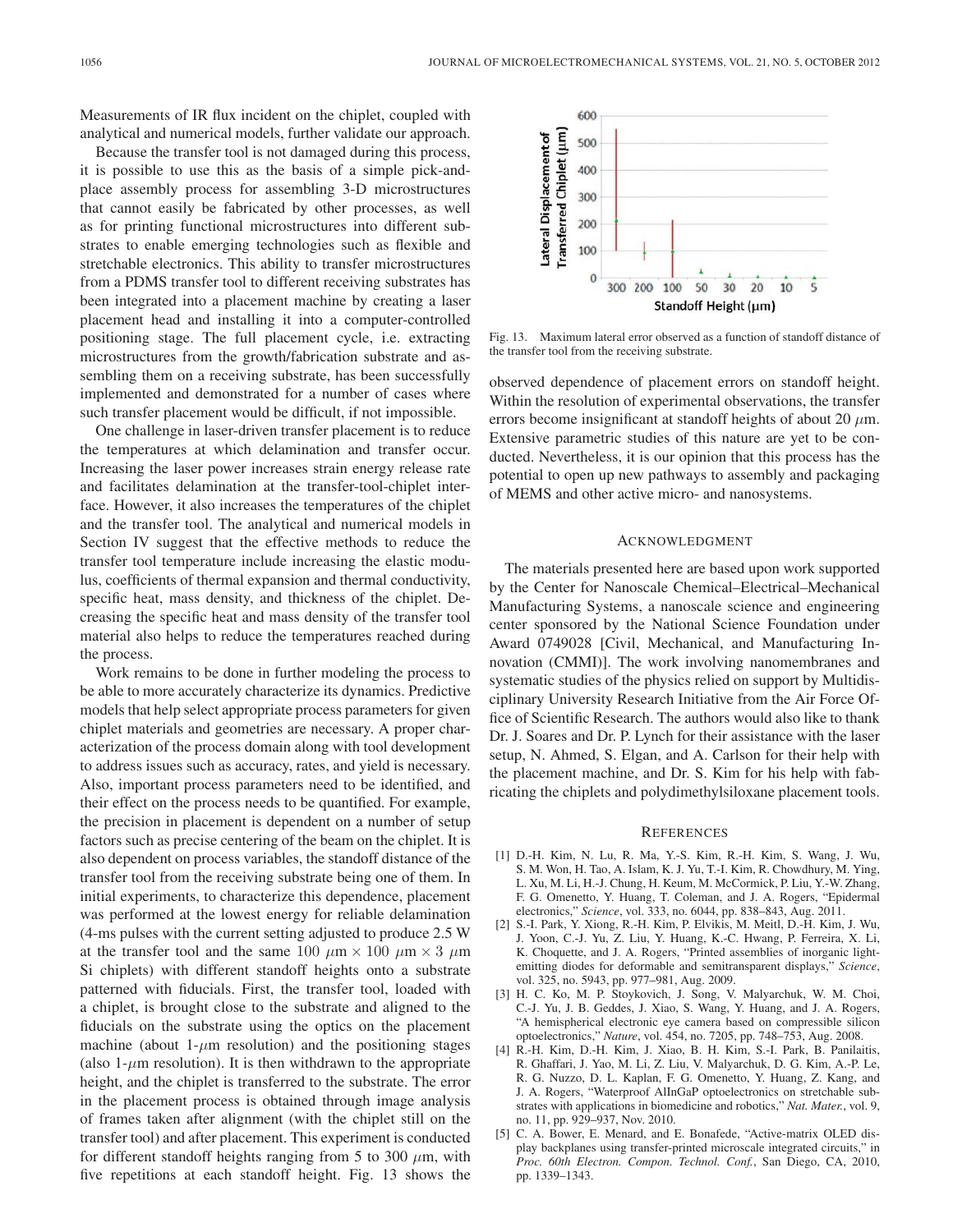- [6] R. Wartena, A. E. Curtright, C. B. Arnold, A. Piqué, and K. E. Swider-Lyons, "Li-ion microbatteries generated by a laser directwrite method," *J. Power Sources*, vol. 126, no. 1/2, pp. 193–202, 2004.
- [7] J. Bohandy, B. F. Kim, and F. J. Adrian, "Metal deposition from a supported metal film using an excimer laser," *J. Appl. Phys.*, vol. 60, no. 4, p. 1538, Aug. 1986.
- [8] A. S. Holmes and S. M. Saidam, "Sacrificial layer process with laserdriven release for batch assembly operations," *J. Microelectromech. Syst.*, vol. 7, no. 4, pp. 416–422, Dec. 1998.
- [9] Y.-L. Loo, D. V. Lang, J. A. Rogers, and J. W. P. Hsu, "Electrical contacts to molecular layers by nanotransfer printing," *Nano Lett.*, vol. 3, no. 7, pp. 913–917, Jul. 2003.
- [10] J. Zaumseil, M. A. Meitl, J. W. P. Hsu, B. Acharya, K. W. Baldwin, Y.-L. Loo, and J. A. Rogers, "Three-dimensional and multilayer nanostructures formed by nanotransfer printing," *Nano Lett.*, vol. 3, no. 9, pp. 1223–1227, Sep. 2003.
- [11] E. Menard, L. Bilhaut, J. Zaumseil, and J. A. Rogers, "Improved chemistries, thin film deposition techniques and stamp designs for nanotransfer printing," *Langmuir*, vol. 20, no. 16, pp. 6871–6878, Aug. 2004.
- [12] M. A. Meitl, Y. Zhou, A. Gaur, S. Jeon, M. L. Usrey, M. S. Strano, and J. A. Rogers, "Solution casting and transfer printing single-walled carbon nanotube films," *Nano Lett.*, vol. 4, no. 9, pp. 1643–1647, Sep. 2004.
- [13] Y. Sun and J. A. Rogers, "Fabricating semiconductor nano/microwires and transfer printing ordered arrays of them onto plastic substrates," *Nano Lett.*, vol. 4, no. 10, pp. 1953–1959, Oct. 2004.
- [14] A. Pique, S. Mathews, R. Auyeung, and B. P. Sood, "Laser-based technique for the transfer and embedding of electronic components and devices," U.S. Patent 8 056 222, Nov. 15, 2011.
- [15] M. S. Meitl, Z. T. Zhu, V. Kumar, K. J. Lee, X. Feng, Y. Y. Huang, I. Adesida, R. G. Nuzzo, and J. A. Rogers, "Transfer printing by kinetic control of adhesion to an elastomer stamp," *Nat. Mater.*, vol. 5, no. 1, pp. 33–38, Jan. 2006.
- [16] J. E. Mark, Ed., *Polymer Data Handbook*. New York: Oxford Univ. Press, 1999.
- [17] Y. Okada and Y. Tokumaru, "Precise determination of lattice parameter and thermal expansion coefficient of silicon between 300 and 1500 K," *J. Appl. Phys.*, vol. 56, no. 2, pp. 314–320, Jul. 1984.
- [18] S. G. Koulikov and D. D. Dlott, "Ultrafast microscopy of laser ablation of refractory materials: Ultralow threshold stress-induced ablation," *J. Photochem. Photobiol. A, Chem.*, vol. 145, no. 3, pp. 183–194, Dec. 2001.
- [19] M. A. Green and M. J. Keevers, "Optical properties of intrinsic silicon at 300 K," *Progr. Photovoltaics*, vol. 3, no. 3, pp. 189–192, 1995.
- [20] Dassault Systèmes, *ABAQUS Analysis User's Manual V6.9*, Pawtucket, RI, 2009.
- [21] F. P. Incropera, D. P. DeWitt, T. L. Bergman, and A. S. Lavine, *Fundamentals of Heat and Mass Transfer*. Hoboken, NJ: Wiley, 2007.
- [22] S. Kim, J. Wu, A. Carlson, S. H. Jin, A. Kovalsky, P. Glass, Z. Liu, N. Ahmed, S. L. Elgan, W. Chen, P. M. Ferreira, M. Sitti, Y. Huang, and J. A. Rogers, "Microstructured elastomeric surfaces with reversible adhesion and examples of their use in deterministic assembly by transfer printing," *Proc. Nat. Acad. Sci. USA*, vol. 107, no. 40, pp. 17 095–17 100, Oct. 2010.
- [23] Z. Suo, "Singularities interacting with interfaces and cracks," *Int. J. Solids Struct.*, vol. 25, no. 10, pp. 1133–1142, 1989.
- [24] S. A. Campbell, *The Science and Engineering of Microelectronic Fabrication*. New York: Oxford Univ. Press, 2001.



**Reza Saeidpourazar** received the B.S. degree in mechanical engineering from Khajeh Nasir Toosi University of Technology, Tehran, Iran, in 2003, the M.S. degree in mechanical engineering from Sharif University of Technology, Tehran, in 2005, and the Ph.D. degree from the Department of Mechanical Engineering, Clemson University, Clemson, SC, in 2009.

From 2009 to 2011, he was a Postdoctoral Research Associate with the Center for Nanoscale Chemical–Electrical-Mechanical Manufacturing

Systems, University of Illinois at Urbana-Champaign, Urbana. He is currently with Brooks Automation Inc., Chelmsford, MA. His research interests include robotics, control, automation, and micro- and nanomanufacturing.

Dr. Saeidpourazar was a recipient of the SPIE Scholarship in Optical Science and Engineering, the International Society of Automation Scholarship Award, and Clemson University's Board of Visitors Graduate Researcher Award, Outstanding Graduate Researcher Award, and Distinguished Achievement Fellowship.



papers.



electronics.



**Rui Li** is currently working toward the Ph.D. degree in civil engineering in the Faculty of Infrastructure Engineering, Dalian University of Technology, Dalian, China.

He is also currently a Visiting Scholar with the Department of Civil and Environmental Engineering and the Department of Mechanical Engineering, Northwestern University, Evanston, IL. His research interests include mechanics of flexible electronics, plate and shell structures, and symplectic approach for applied mechanics. He has published 20 journal

**Yuhang Li** was born in 1983. He received the B.Sc. and M.Sc. degrees from Harbin Institute of Technology, Harbin, China, in 2006 and 2008, respectively, where he is currently working toward the Ph.D. degree in the School of Astronautics.

From 2010 to 2012, he is a visiting student with the Department of Civil and Environmental Engineering and the Department of Mechanical Engineering, Northwestern University, Evanston, IL. His research interests include structural vibration control and mechanical and heat transfer analysis of flexible

**Michael D. Sangid** received the B.S. degree in mechanical engineering with a minor in mathematics and the M.S. and Ph.D. degrees in mechanical engineering from the University of Illinois at Urbana-Champaign, Urbana, in 2002, 2005, and 2010, respectively.

During his undergraduate studies, he was with the Advanced Materials Testing and Evaluation Laboratory and the Autonomic Materials Laboratory, University of Illinois, where he worked in the fields of material behavior and testing. After his M.S. degree,

for two years, he was with Rolls-Royce Corporation, Indianapolis, IN, specializing in material characterization, deformation, fatigue, fracture, and creep of high-temperature aerospace materials, before resuming his education in 2007. His research has centered around a multiscale approach to understand grain boundary effects on crack initiation. Through this work, atomistic simulations are used to quantify local energy barriers to deformation, which are built into continuum models to connect material structure to performance. He was a Postdoctoral Research Associate with the University of Illinois, where he worked on the following: 1) heterogeneous deformation of materials and fatigue crack growth testing and modeling of new and emerging materials and 2) prediction of fiber orientation and length in polymer-based long fiber composites. Since the fall of 2011, he has been an Assistant Professor with the School of Aeronautics and Astronautics, Purdue University, West Lafayette, IN, where he continues his work on building computational material models with experimental verification and validation efforts.

Dr. Sangid is an active member of the Minerals, Metals, and Materials Society; American Society of Mechanical Engineers; American Institute of Aeronautics and Astronautics; ASM International; and Pi Tau Sigma Honor Society of Mechanical Engineers.



**Chaofeng Lü** received the B.S. degree in civil engineering and the Ph.D. degree in structural engineering from Zhejiang University, Hangzhou, China, in 2001 and 2006, respectively.

From 2007 to 2009, he was a Postdoctoral Research Fellow with the City University of Hong Kong, Kowloon, Hong Kong. He joined the faculty of the Department of Civil Engineering, Zhejiang University, in 2006, where he has been an Associate Professor since 2008 and is also currently a Key Member of the Soft Matter Research Center. From

December 2009 to March 2012, he was a Visiting Scholar in the Department of Civil and Environmental Engineering and the Department of Mechanical Engineering, Northwestern University, Evanston, IL. He has published more than 40 peer-reviewed international journal papers which received over 300 selfexcluded independent citations. His research interests include thermal issues in the manufacture of micro- and nanodevices, mechanics of nanostructures, and smart/composite materials and structures.